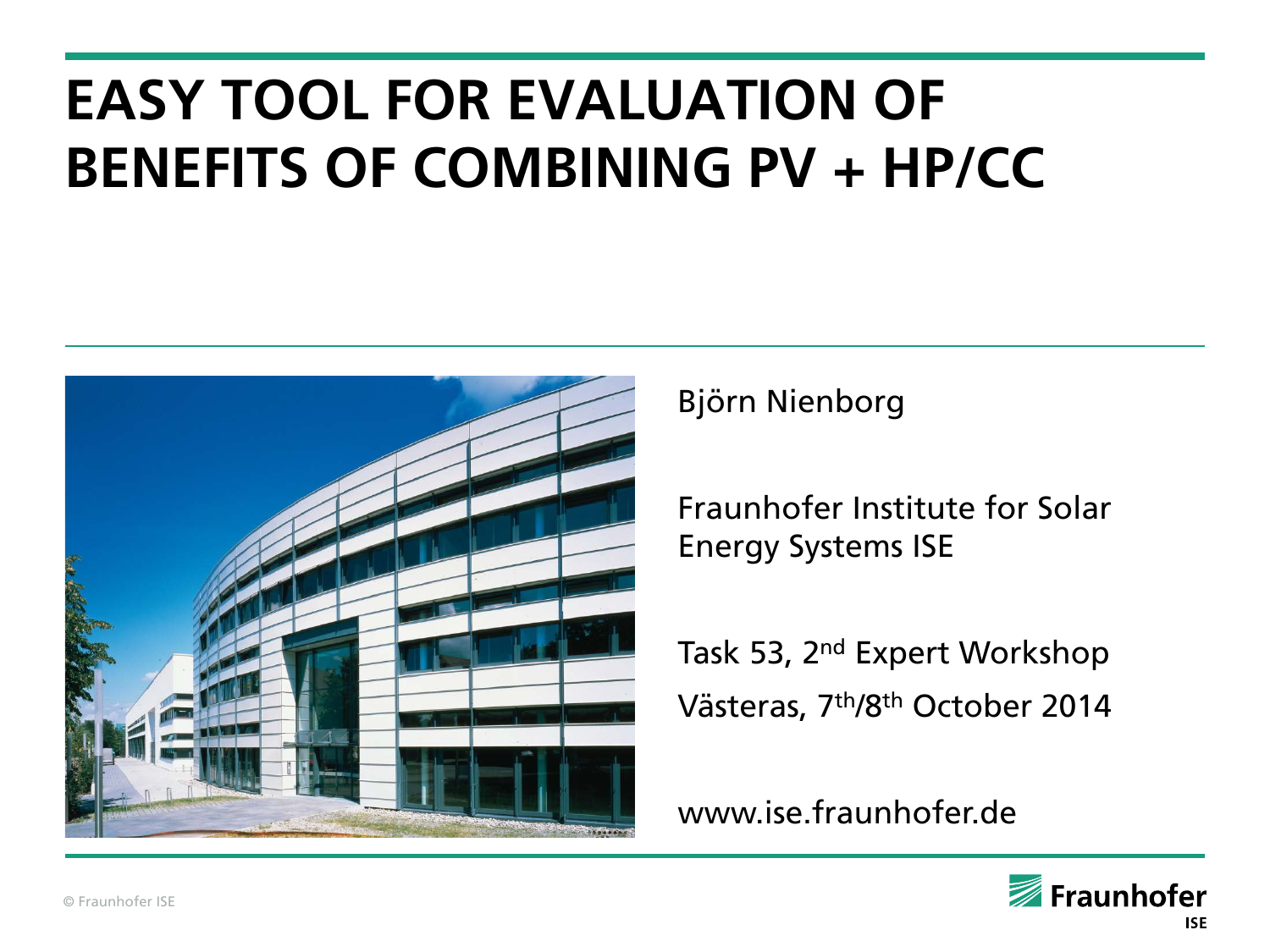# **AGENDA**

- **No. 3** What does the tool do?
- How does the tool work?
- **Results**

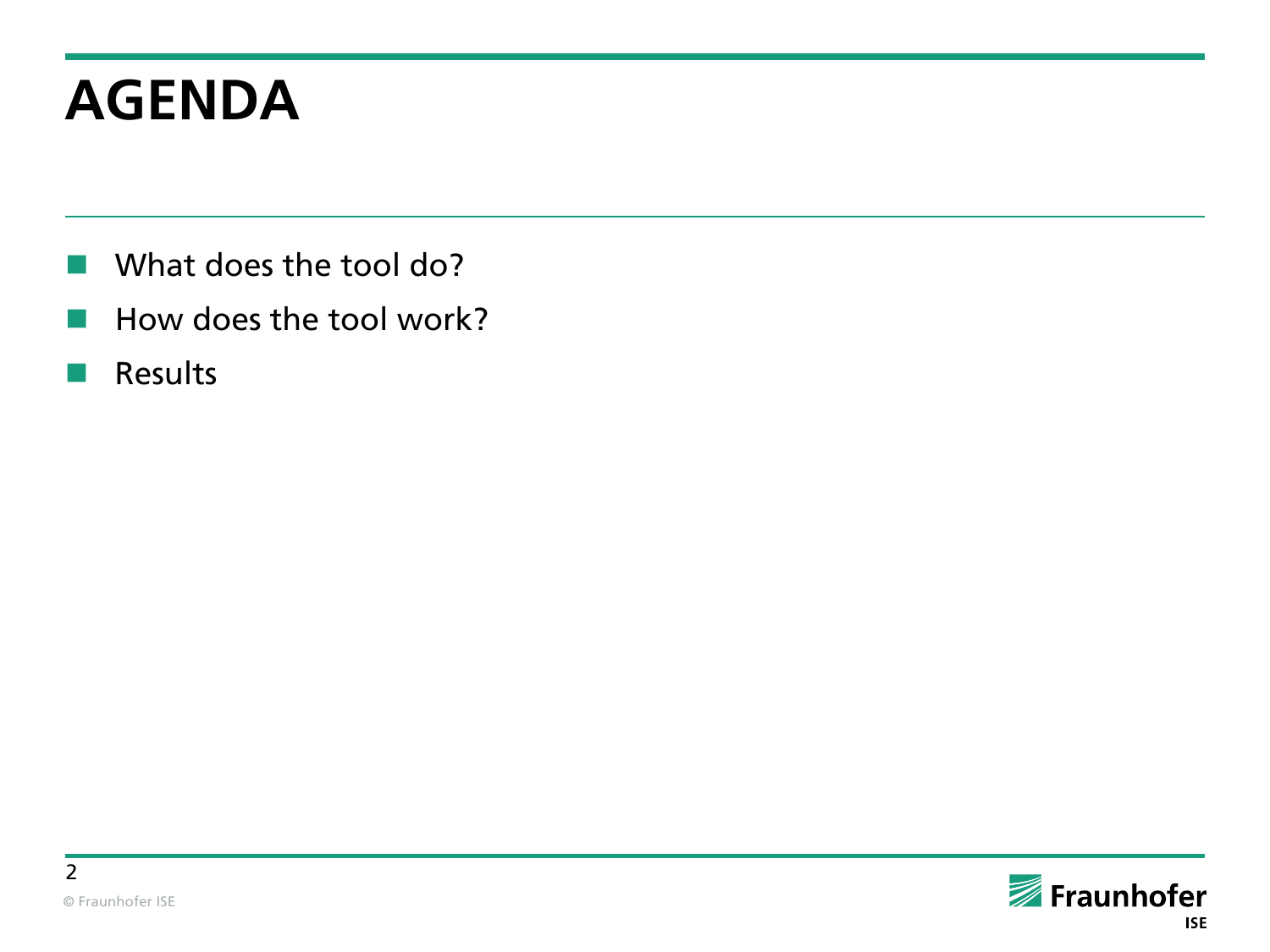# **PV<sub>Therm</sub>-PreCheck – based on MS Excel**



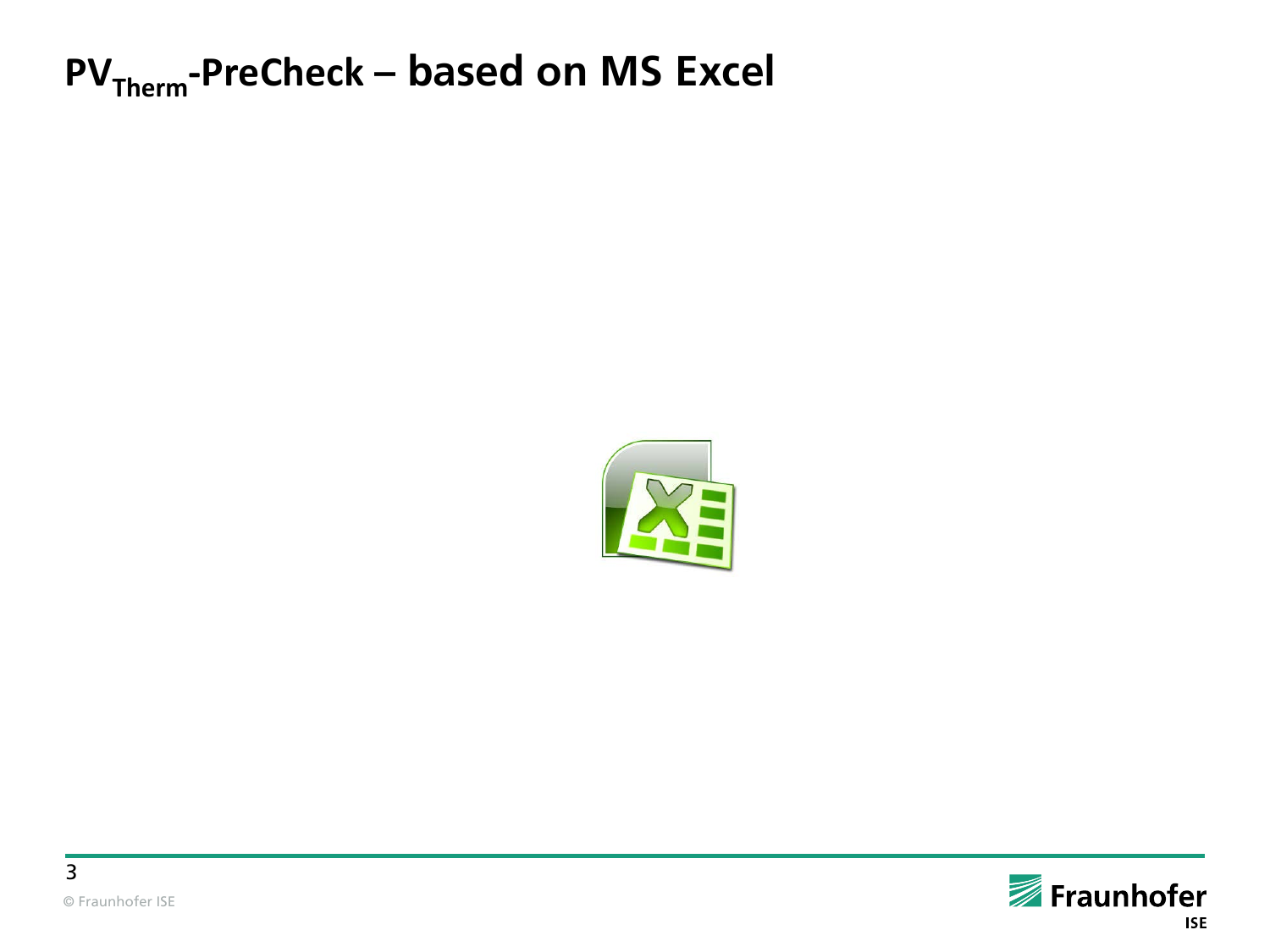**PV<sub>Therm</sub>-PreCheck – input profiles** 

Hourly weather and load profiles

- Heating
- Cooling
- DHW
- electricity

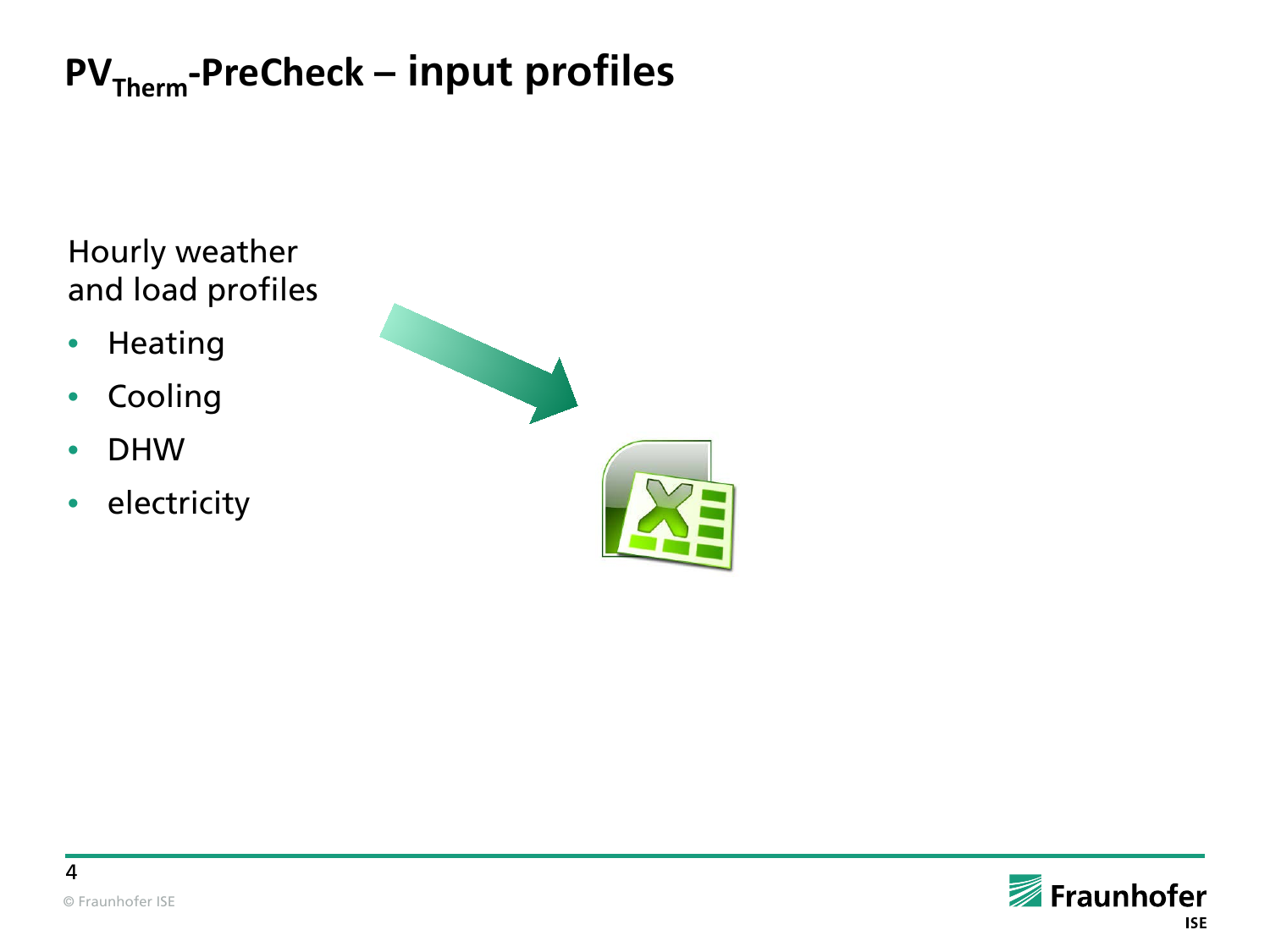# **PV<sub>Therm</sub>-PreCheck – input parameters**

#### Hourly weather and load profiles

- Heating
- **Cooling**
- DHW
- **electricity**

#### Components' properties & sizes

- Thermal storages
- Battery storage
- Efficiency curves of PV/HP/CC



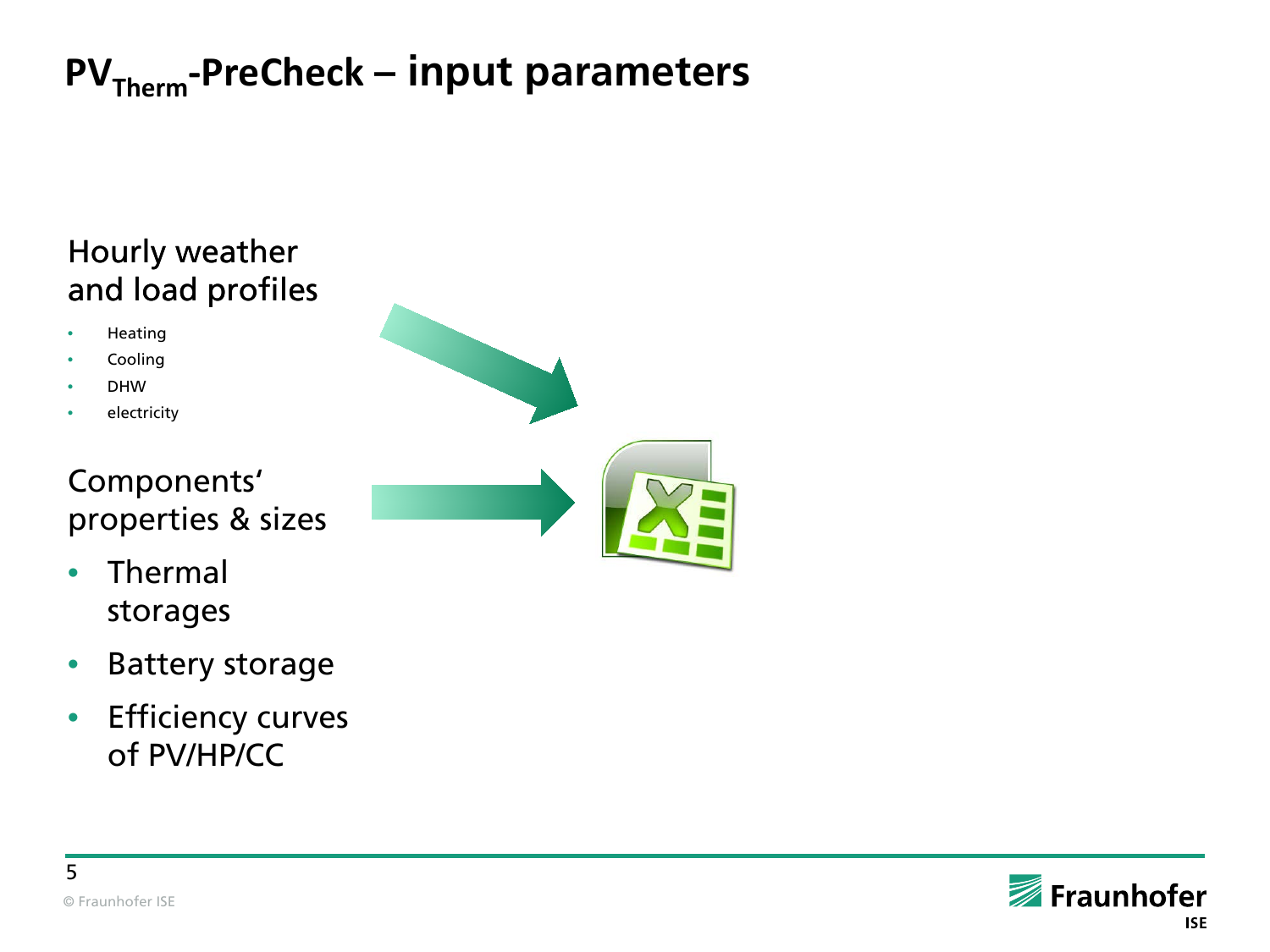**PV<sub>Therm</sub>-PreCheck – economics** 

#### Hourly weather and load profiles

- Heating
- **Cooling**
- DHW
- electricity

#### Components' properties & sizes

- Thermal storages
- Battery storage
- Efficiency curves of HP/CC

#### Cost functions



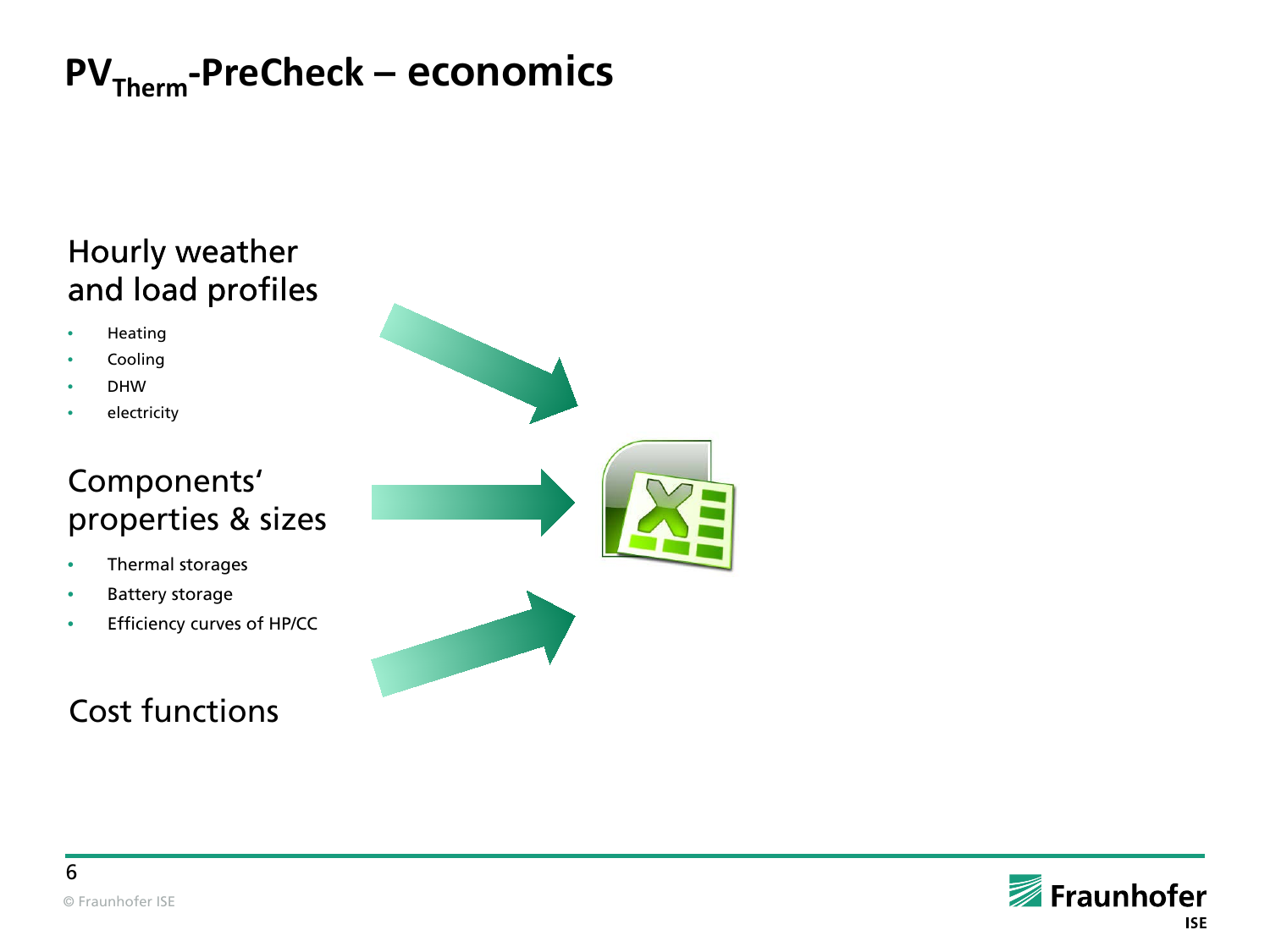**PV<sub>Therm</sub>-PreCheck – outputs** 

#### Hourly weather and load profiles

- Heating
- **Cooling**
- DHW
- electricity

#### Components' properties & sizes

- Thermal storages
- Battery storage
- Efficiency curves of PV/HP/CC

#### Cost functions



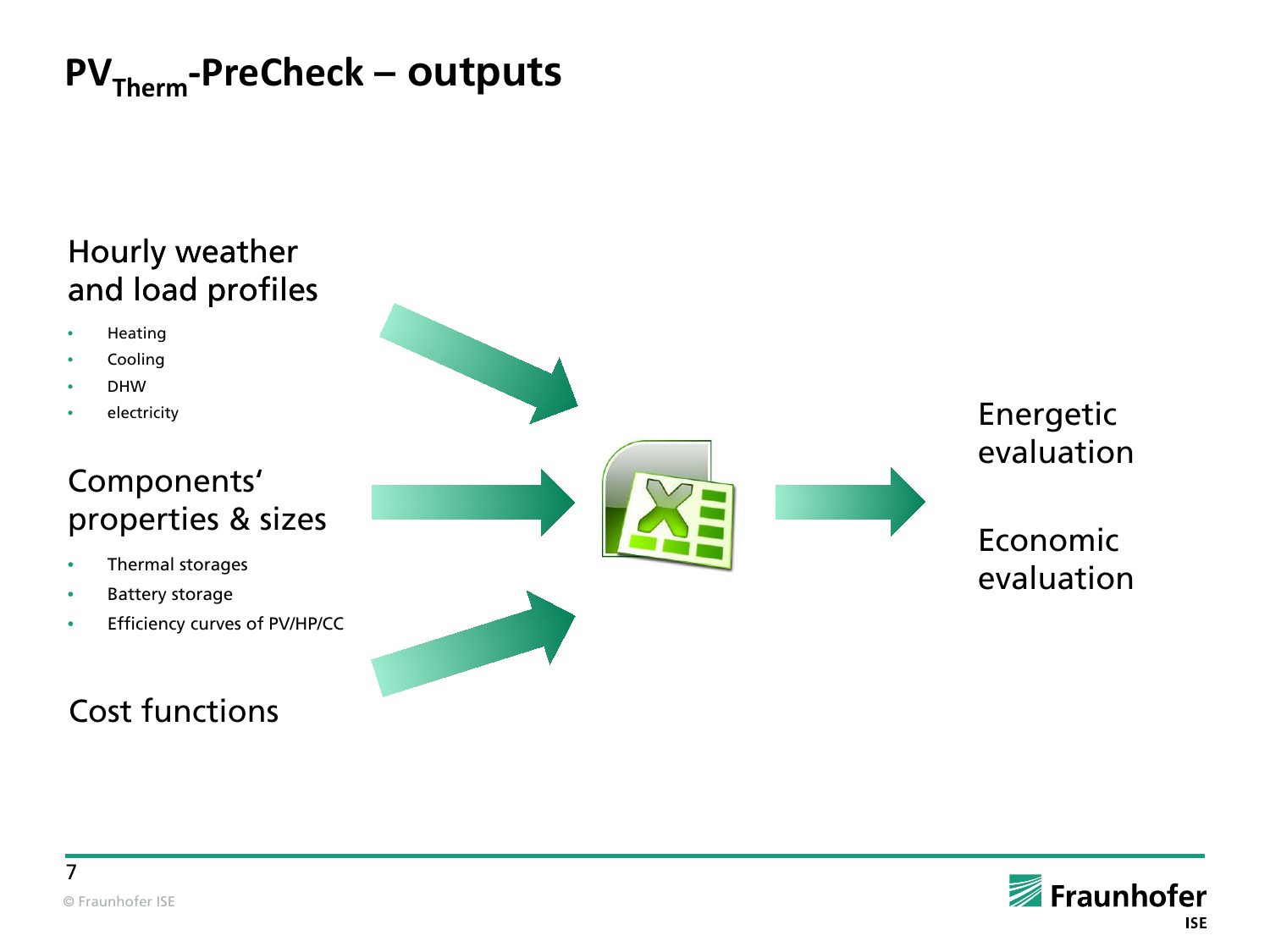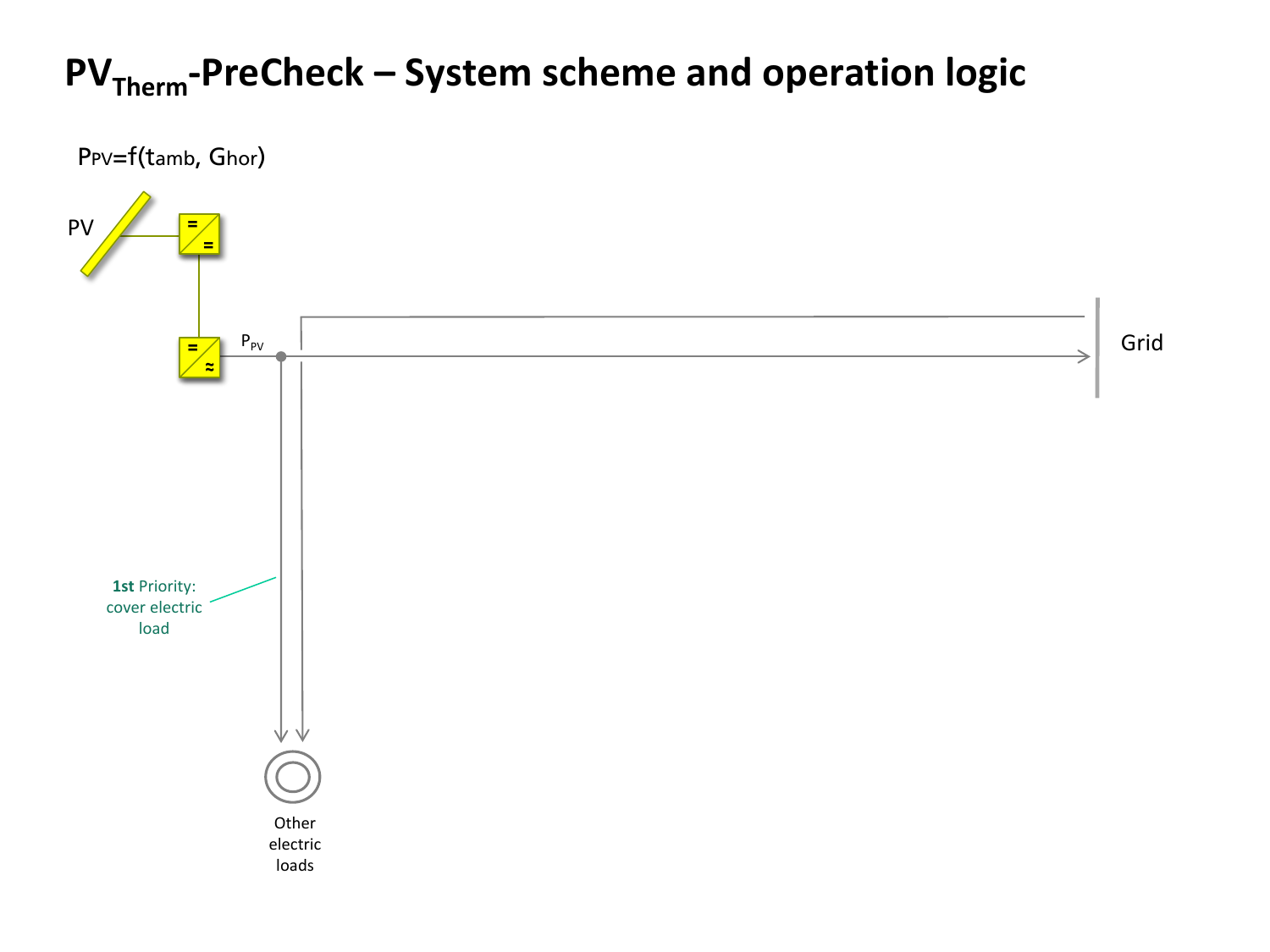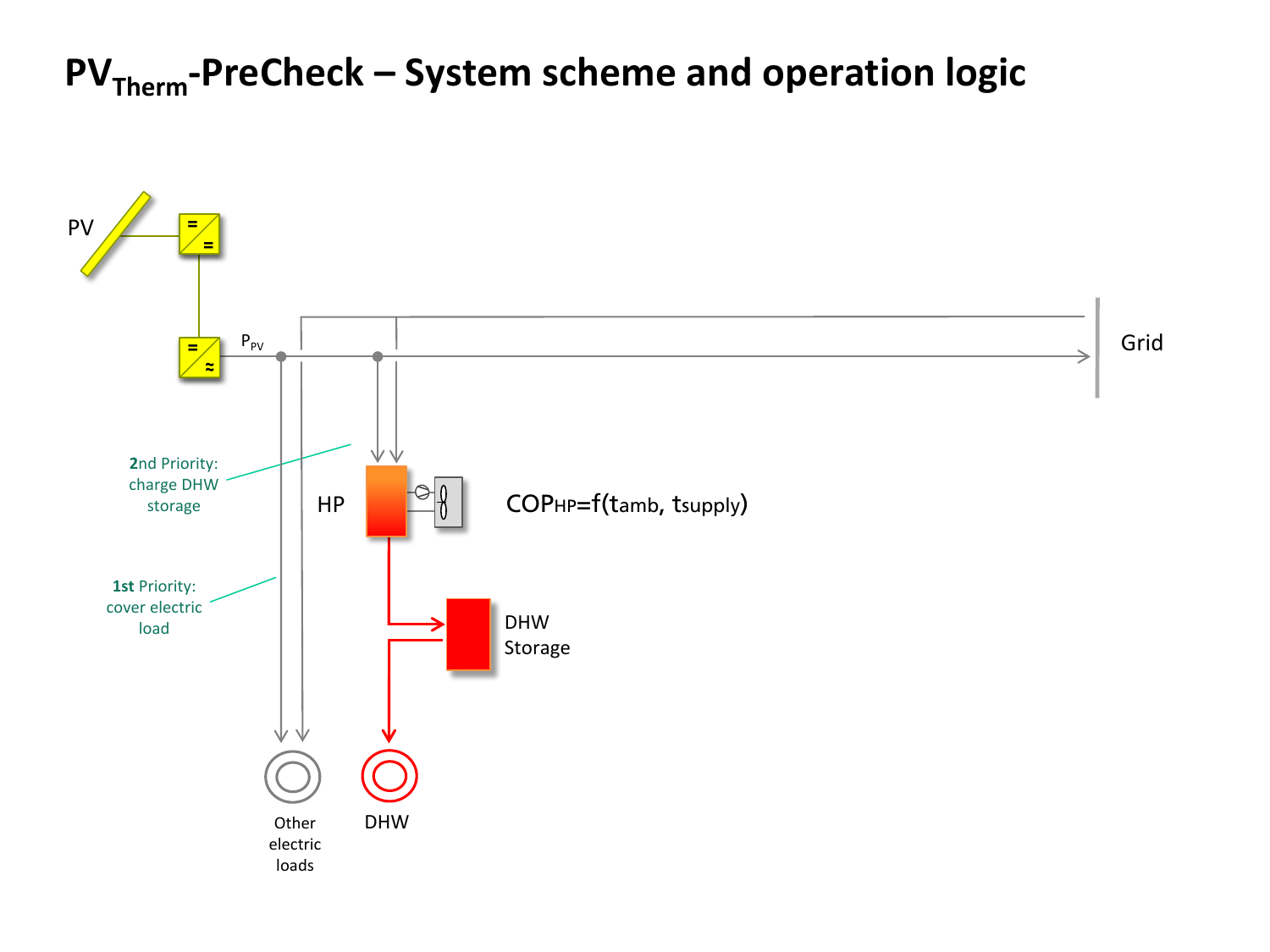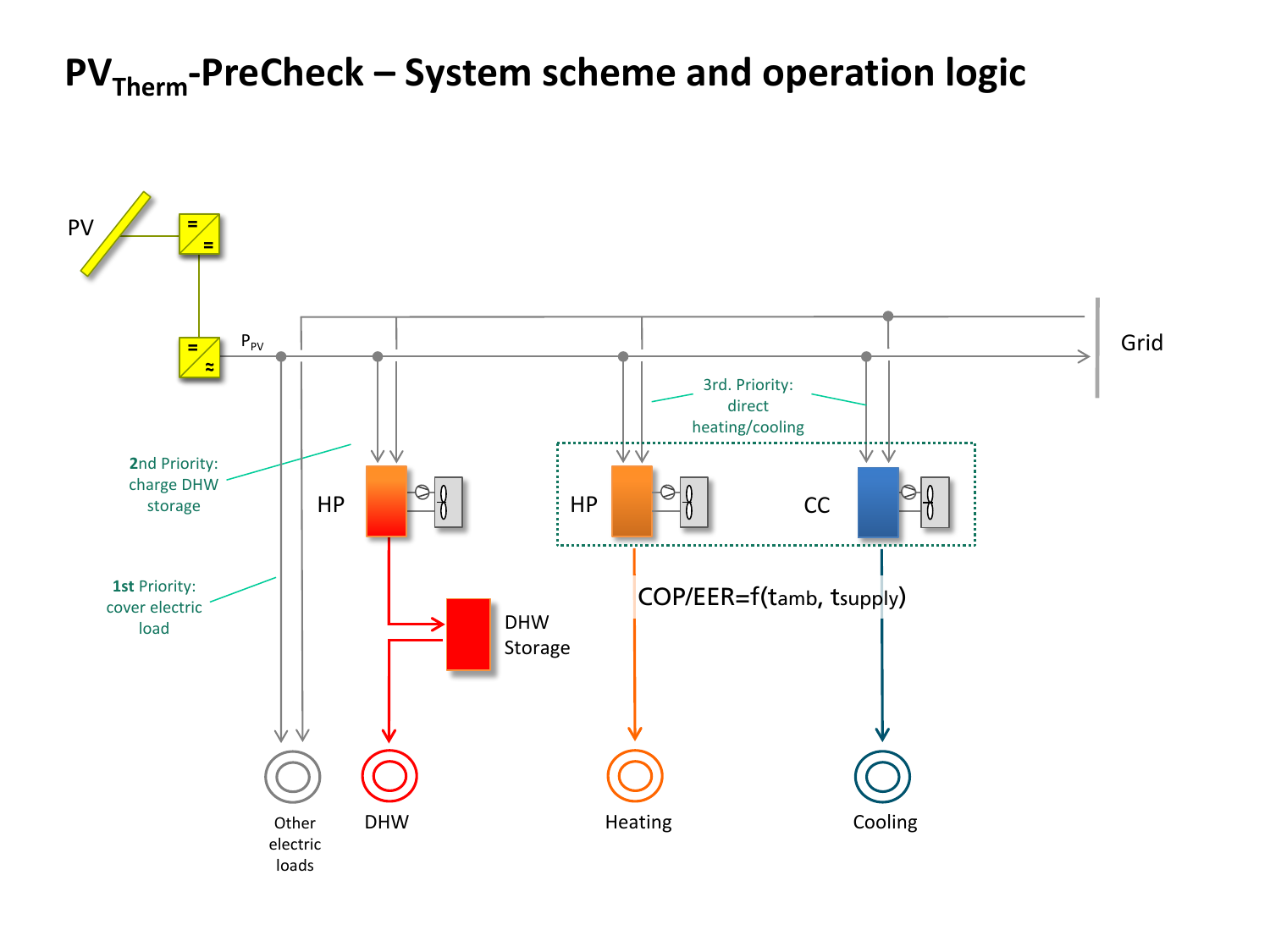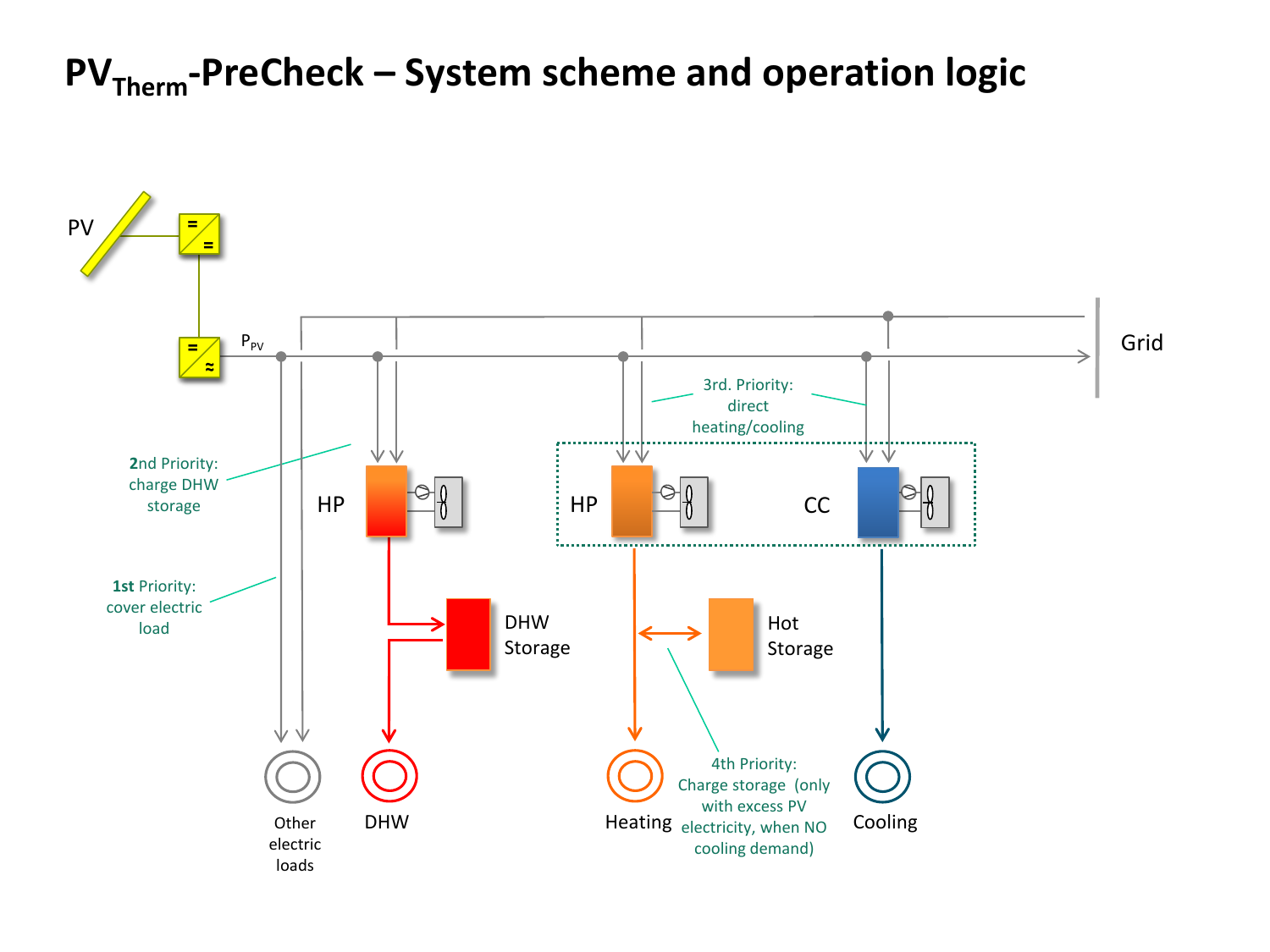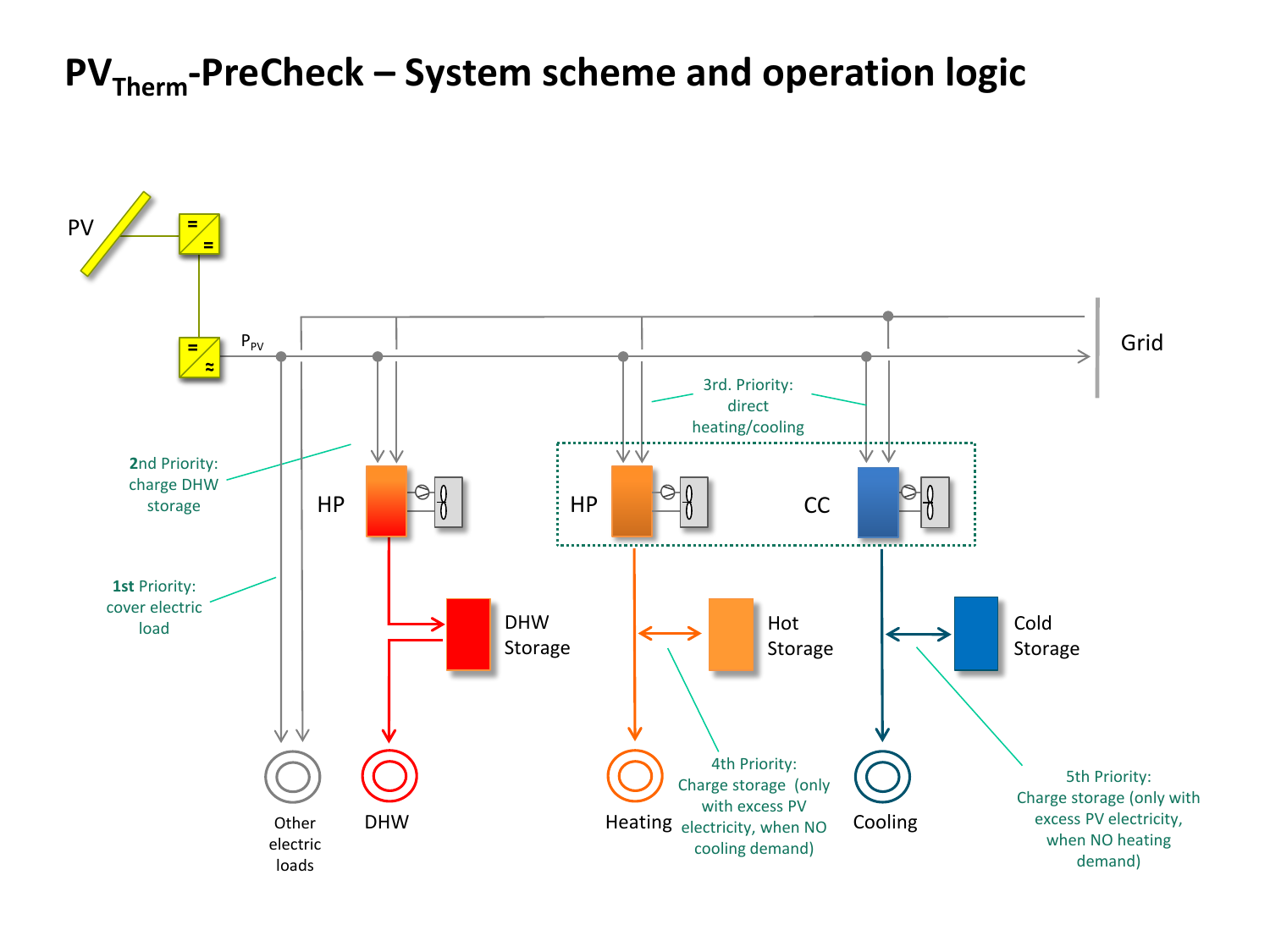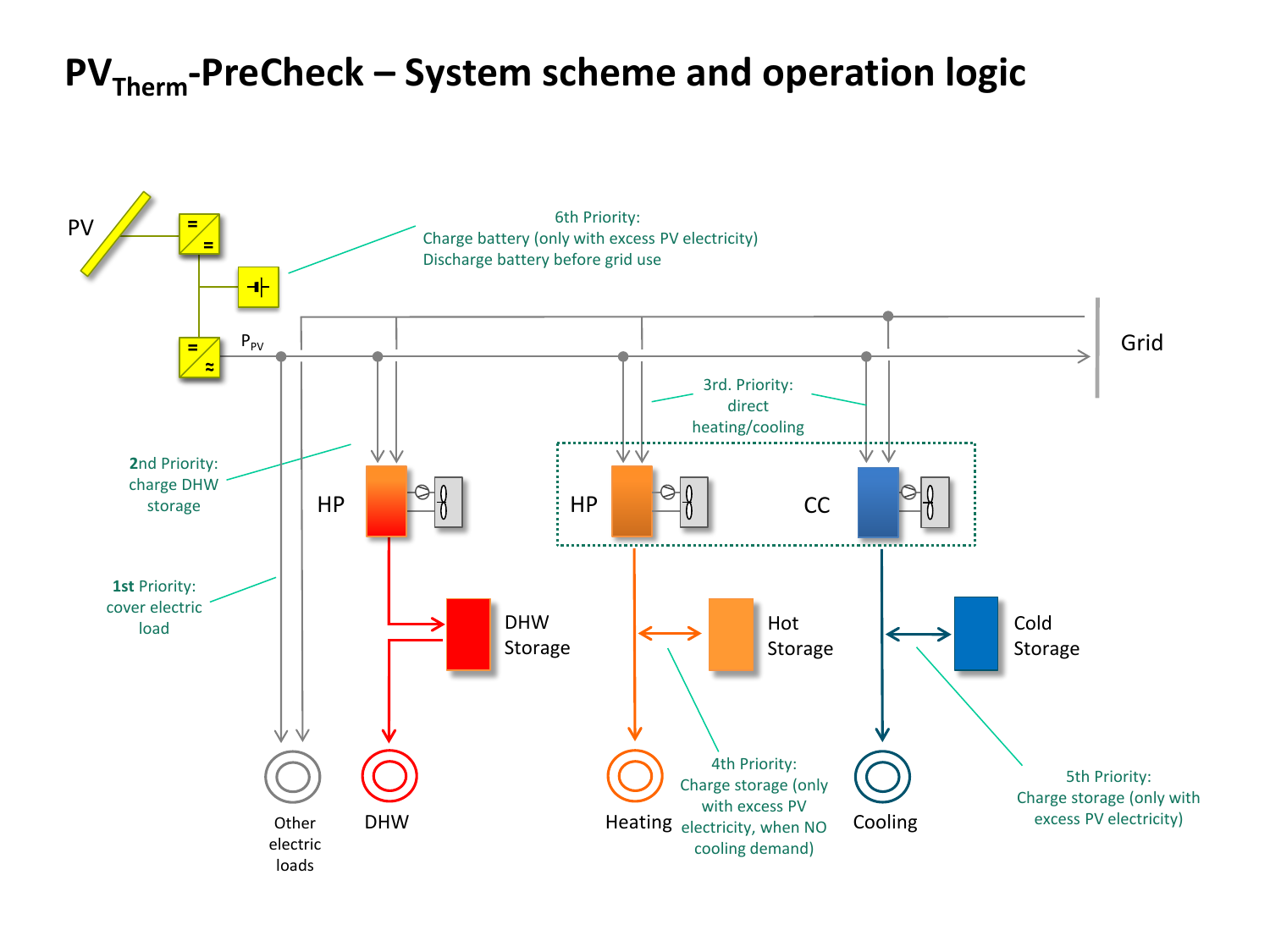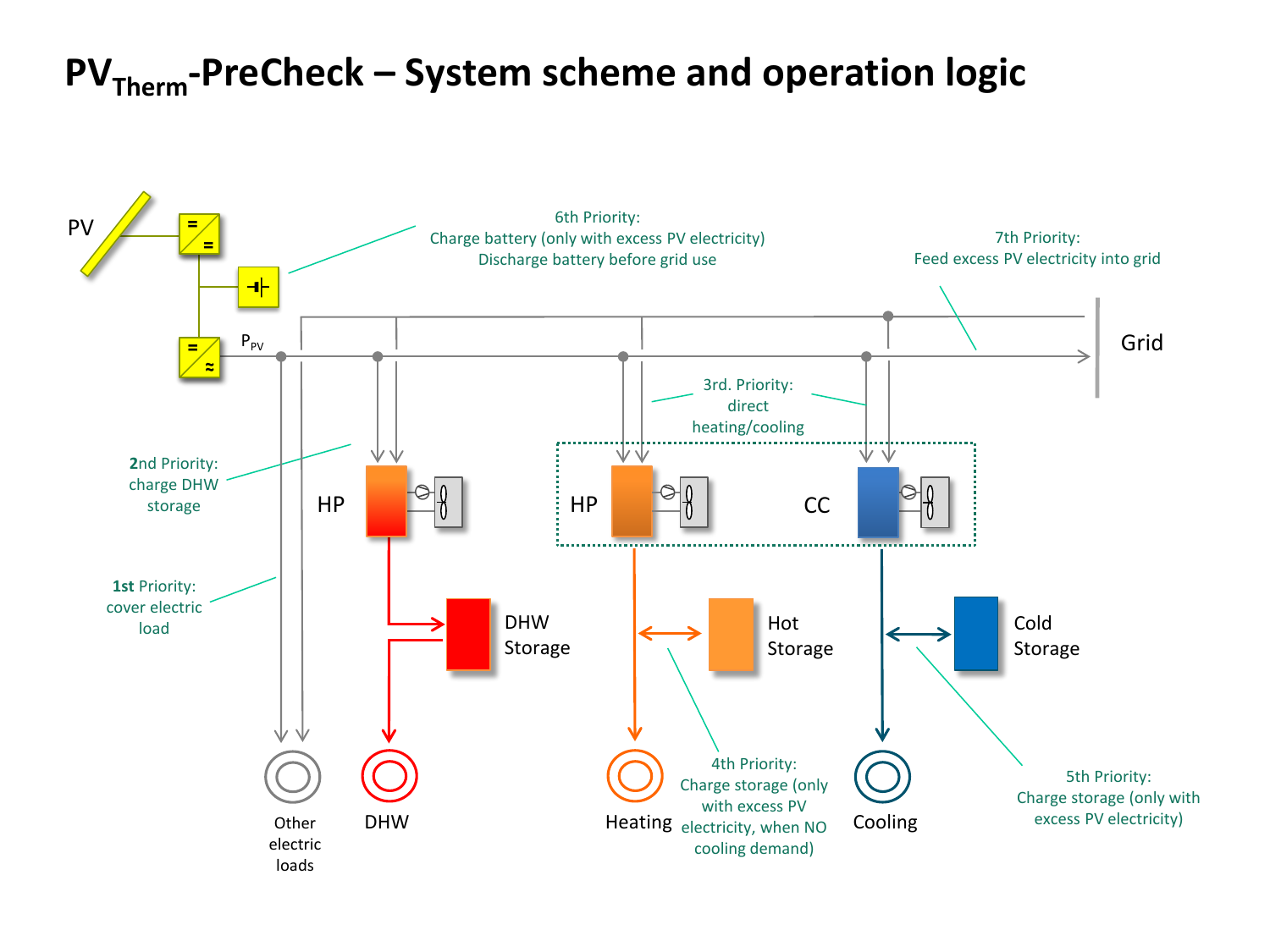## **Examplary results**

- Single family house (140m²) in Potsdam, Germany
- Measured electric loads (3700kWh)
- Simulated thermal loads (2400kWh DHW, 7500kWh heating, 1000kWh cooling)
- Reversible, 0-100% controllable HP, additional DHW-HP
- 200l DHW storage
- Direct self consumption / heating / cooling

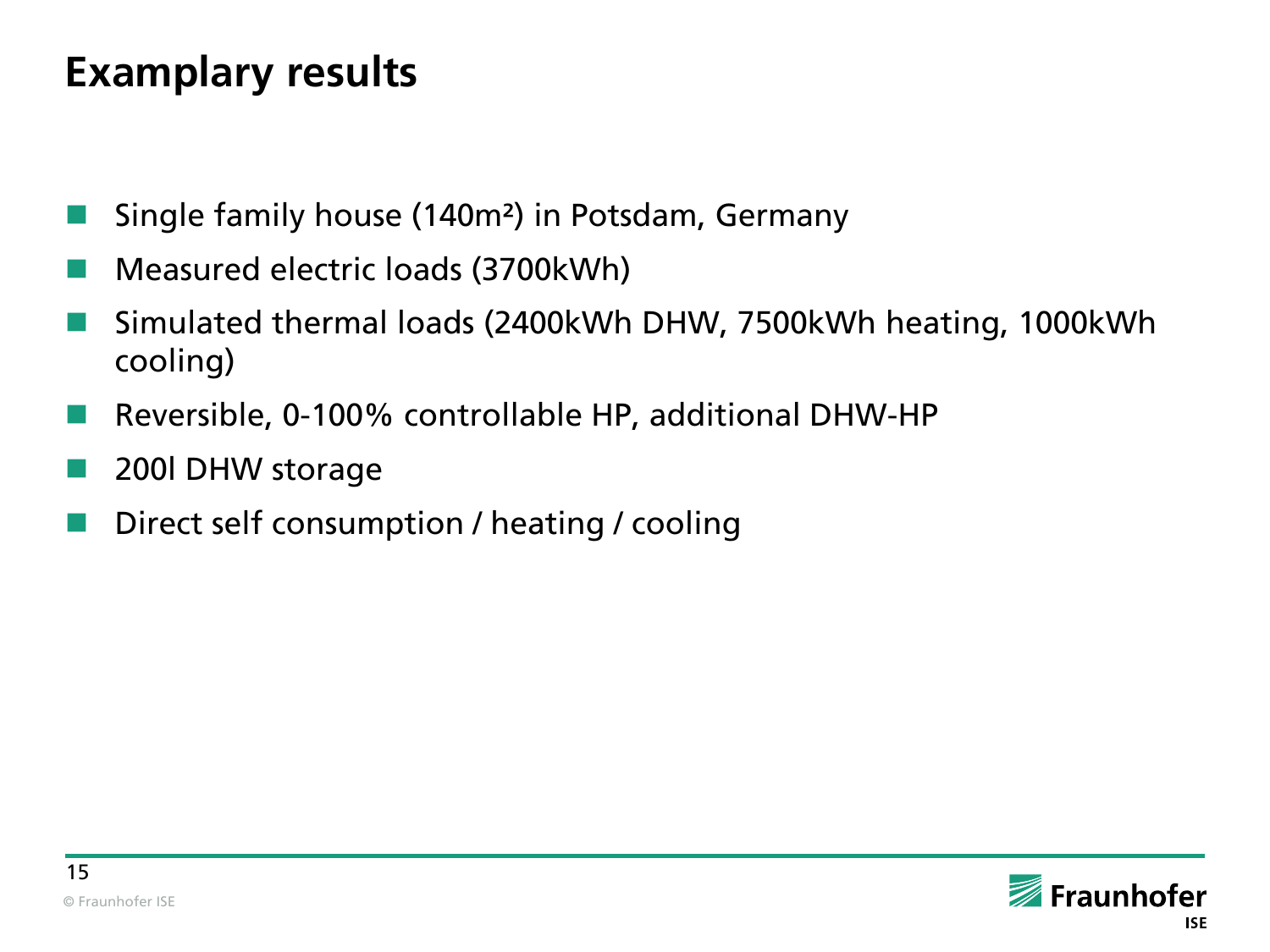## **Results – SFH Germany: Solar fraction**

- Single family house (140m²) in Potsdam, Germany
- Measured electric loads, simulated thermal loads
- Direct self consumption / heating / cooling
- 200l DHW storage



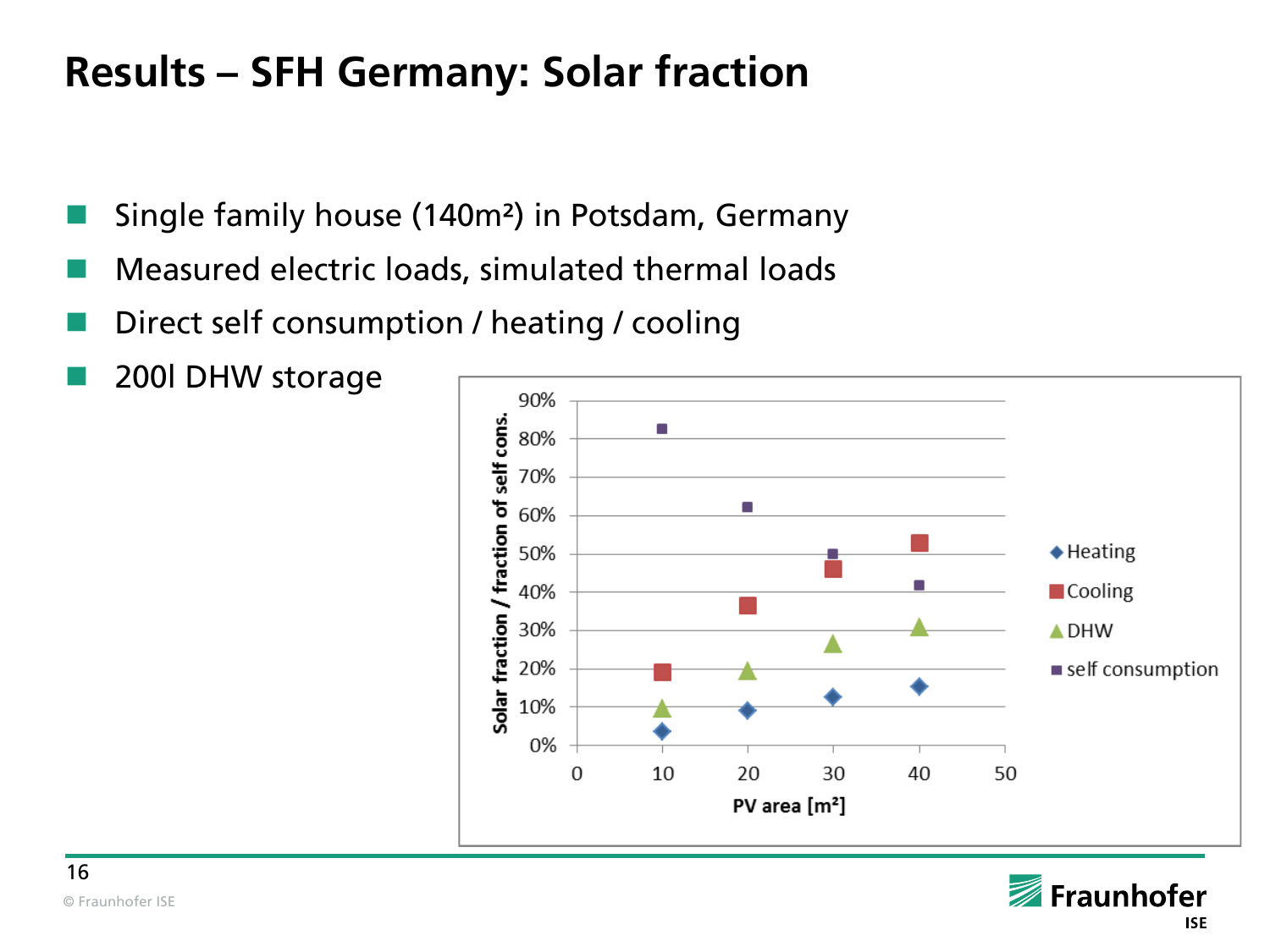### **Results – SFH Germany**

- d\_NPV = NPV actual configuration NPV reference configuration
- Feed-in tariff 12ct/kWh
- Electricity cost 25ct/kWh



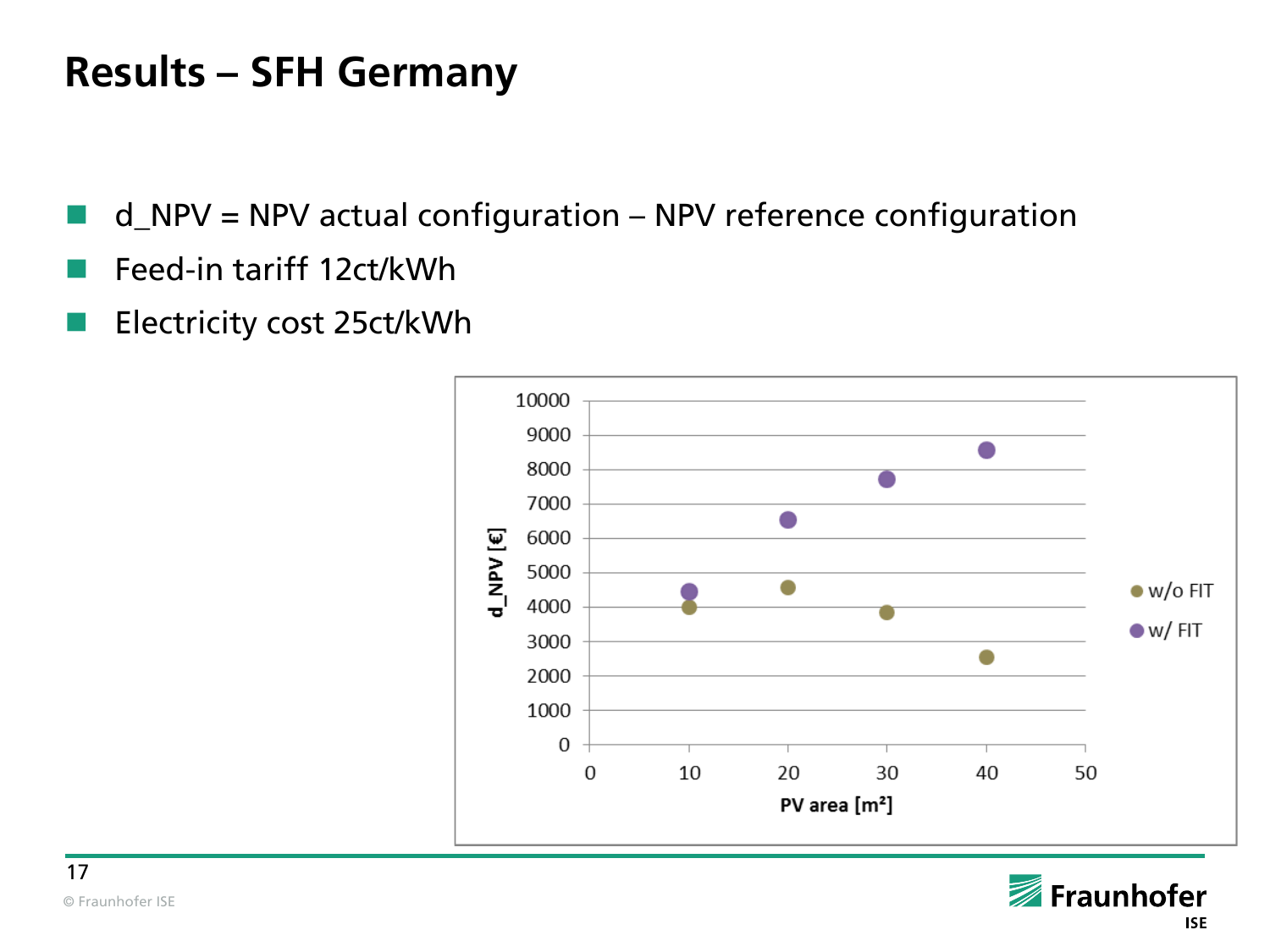Only one storage size is varied at a time



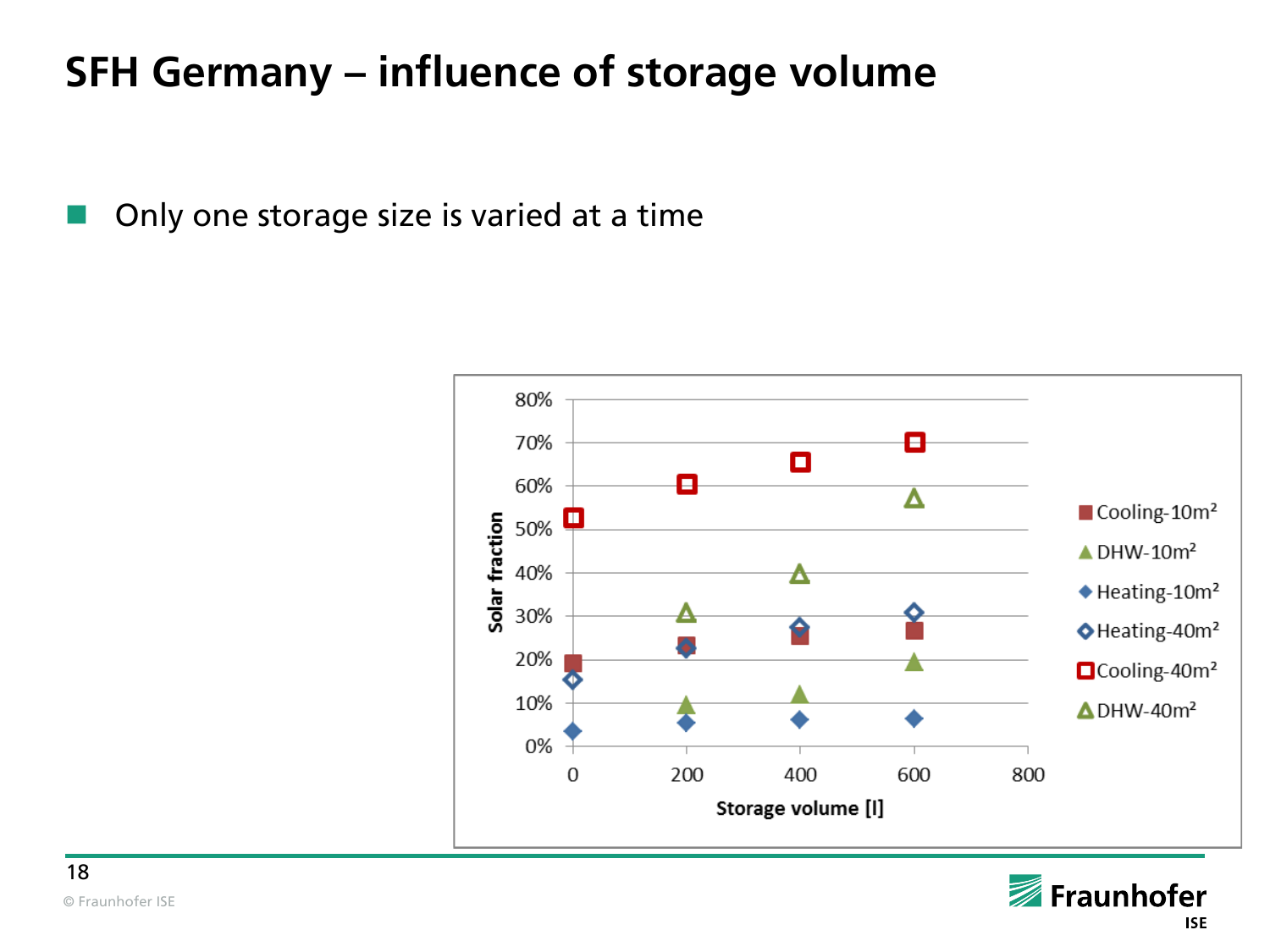

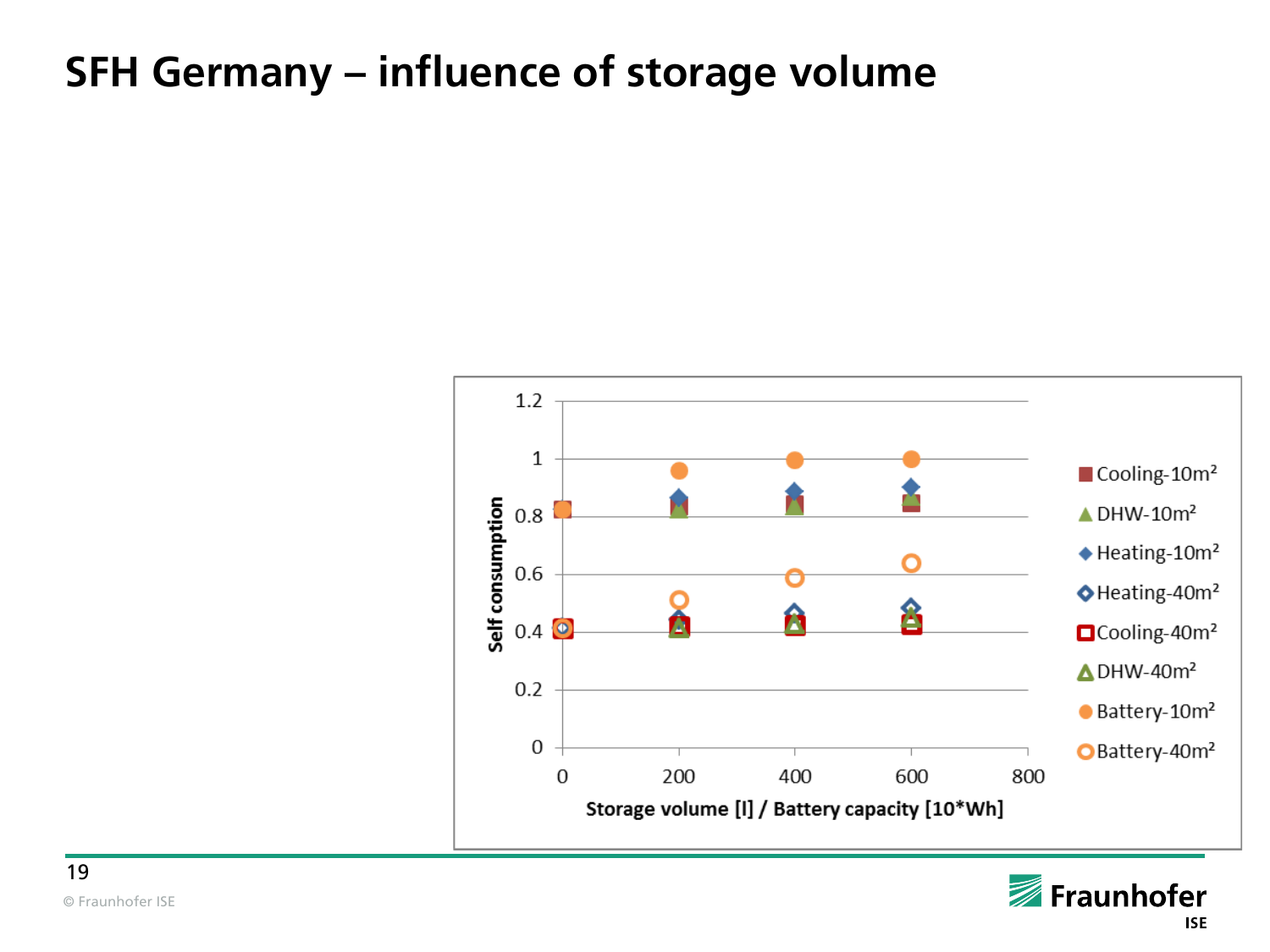$\blacksquare$  d\_NPV = NPV actual configuration – NPV reference configuration



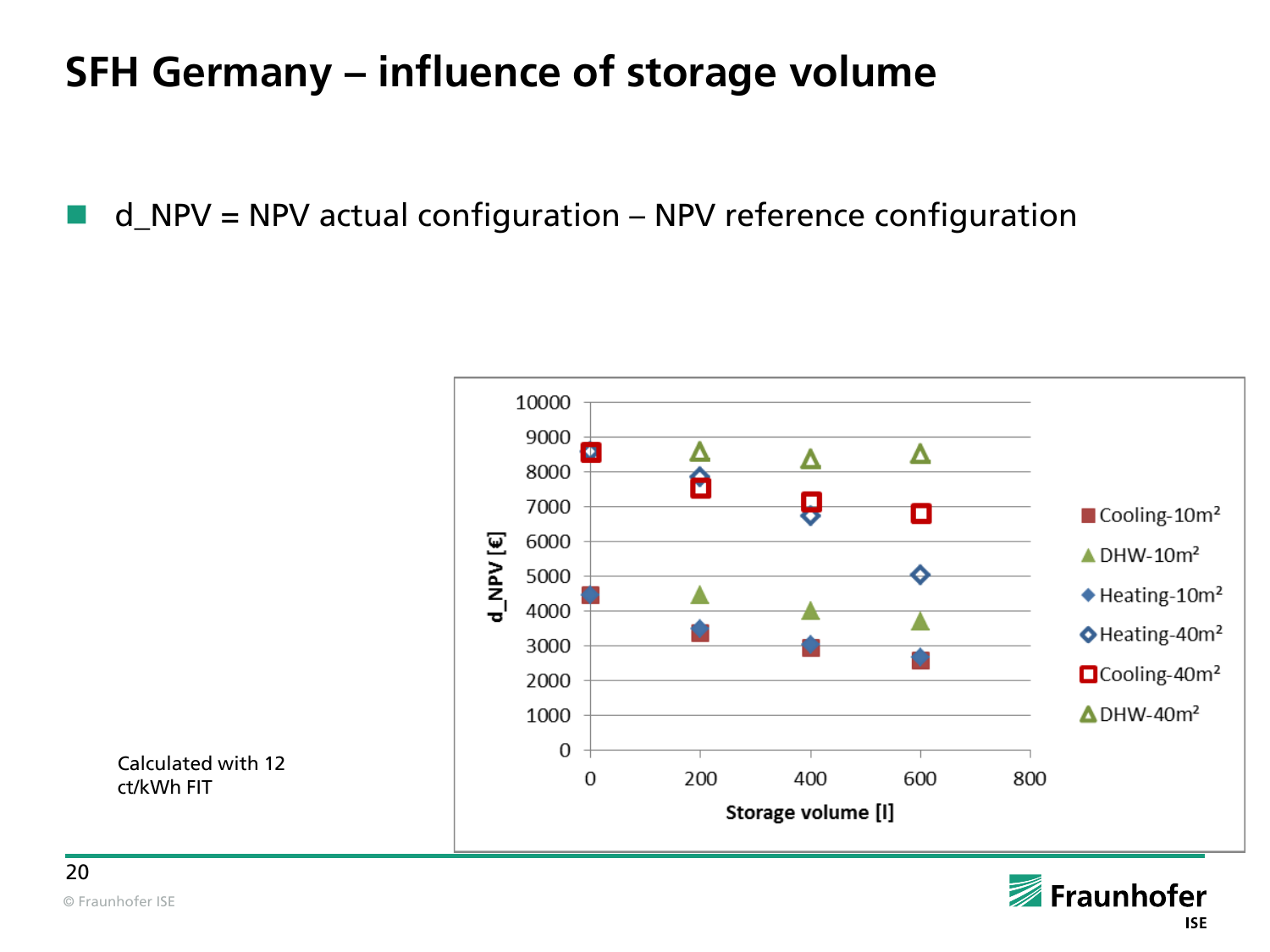- d\_NPV = NPV actual configuration NPV reference configuration
- Specific costs of *installed* battery storage 2…3k€





ct/kWh FIT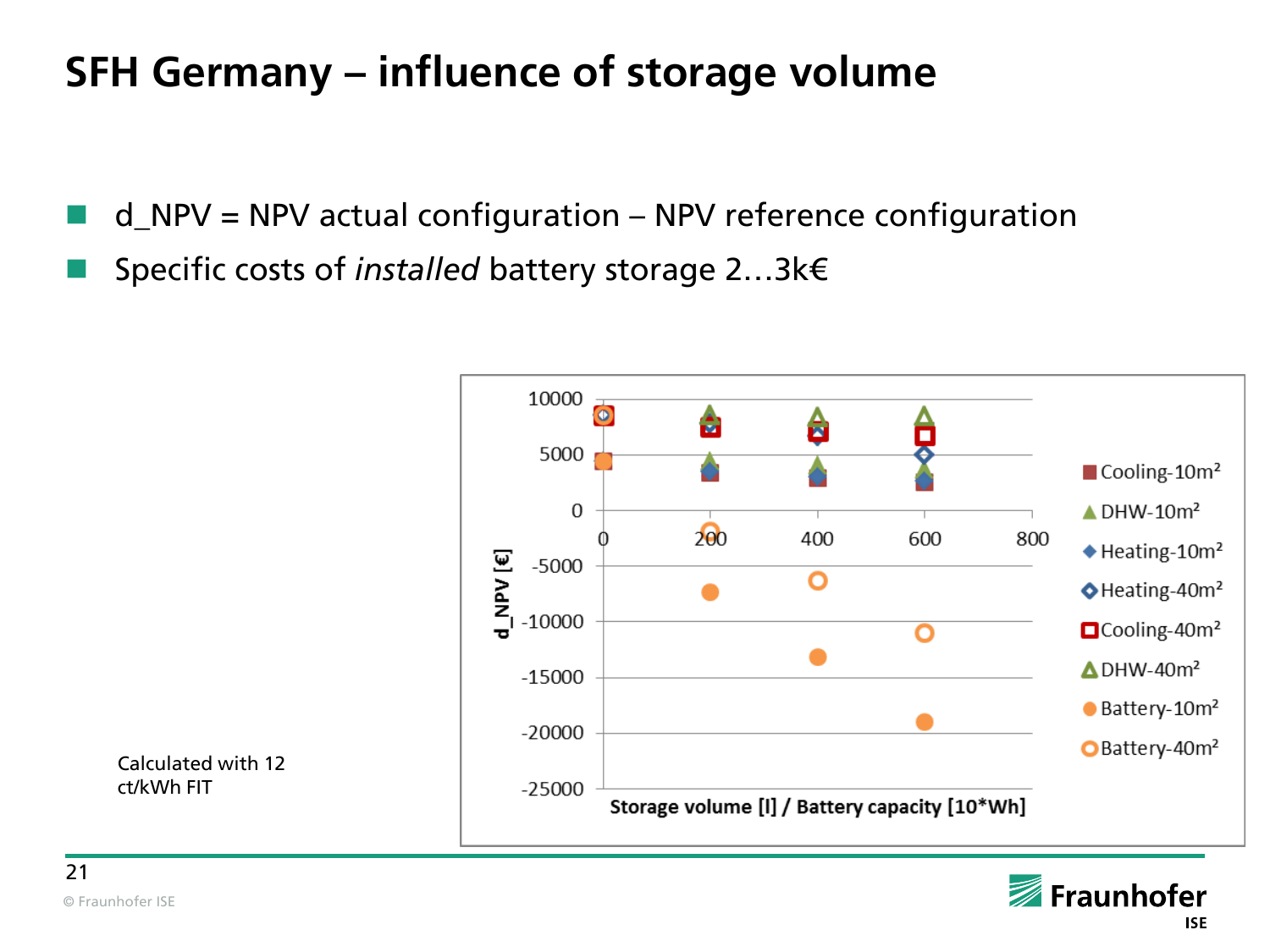### **Conclusions**

- Simple tool allows quick evaluation of different scenarios (incl. parameter variation)
- Optimum configuration dependent on various factors (loads, climate, costs, …)
- In small applications energy storage is rarely profitable
	- Heating due to bad congruence of solar resource and demand
	- Cooling due to small dT in sensible storage
	- Battery due to high investment costs

Next steps:

- Refinement of models,
- Validation against transient simulation,



…